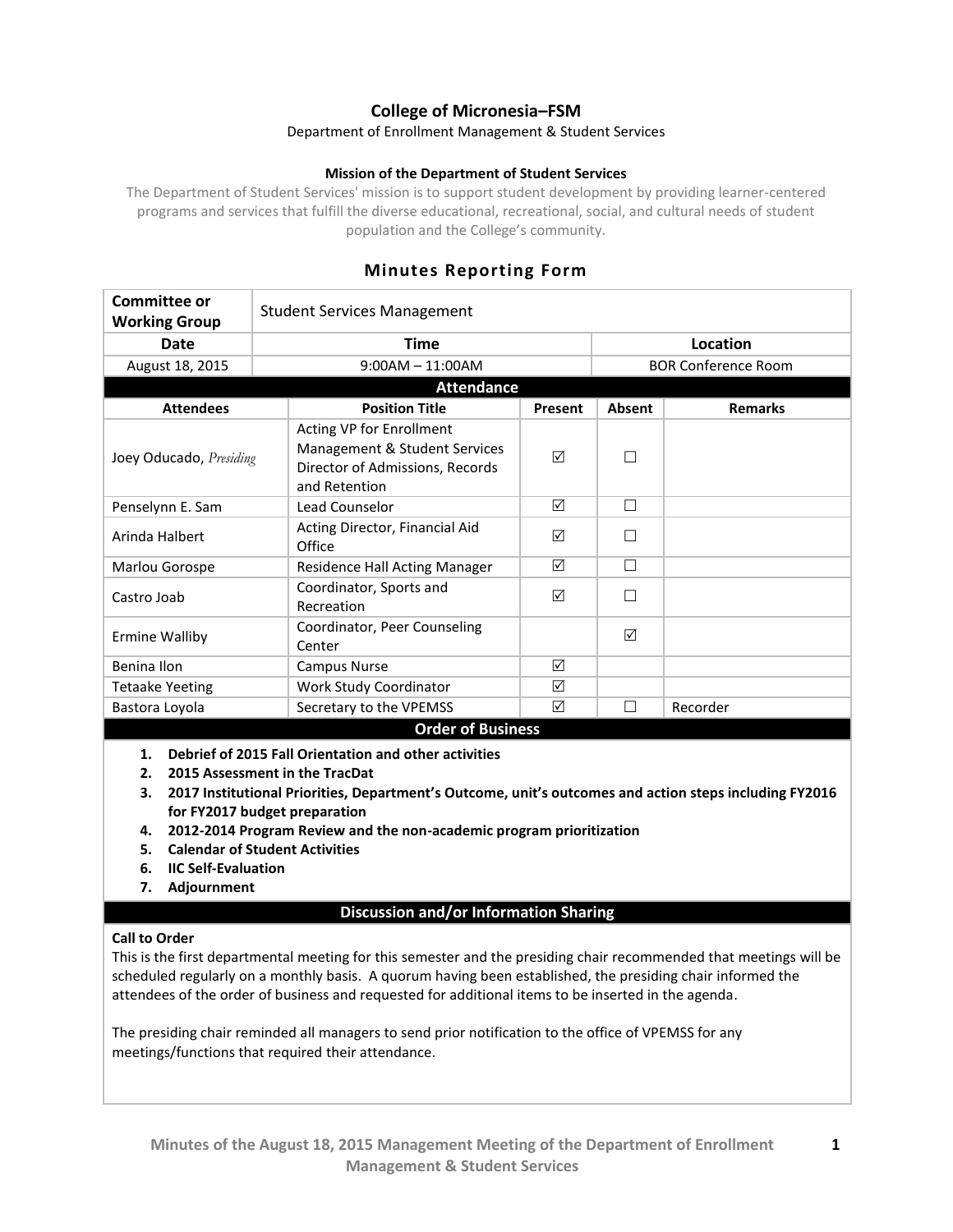**Debrief of 2015 Fall Orientation and other activities –** The presiding chair opened the discussion for inputs or feedbacks on negative/positive areas that should be considered to further improve the delivery of the orientation program by next year.

- All student services staff should attend the department-organized activities to show their support and assistance during those activities, for example, orientation for freshman students. The presiding chair requested at least a student services staff representing a unit under the department to be involved in any upcoming planning of department sponsored activities, and be actively engaged from the planning to implementation of the activities.
- All staff and faculty should be encouraged to reach out with the new students, such as dialogue, etc., especially during orientations.
- The preparation of food was time-consuming especially during the orientation. As such, in the next orientation perhaps consider the option of providing hot dog buns and punch; thereby allowing more time for faculty and staff to associate with the new students.
- For the next orientation program, faculty should be more engaged especially during the first day of the orientation week. The orientation work group should ensure communications are sent to the college community.
- While IRPO conducted survey during the orientation, there is a need to conduct further assessments to secure in-depth data on students' perceptions about the orientation, and others to inform further improvement of this routine activity.

**2015 Assessment in the TracDat –** The presiding chair proudly announced the completion of the student services department's 2013-2014 assessment plans in the TracDat as well as the program review. The presiding chair recommended the members to revisit the 2014-2015 assessment plans in the TracDat and close the loop no later than end of the month in preparation for the FY2017 budget. Assessment results should be used to inform improvements in the department's student support services and activities, and resource allocations.

**2017 Institutional Priorities, Department's Outcome, Unit's Outcomes and action steps including FY2016 for FY2017 budget preparation** - The preparation of FY2017 budget will be informed by 2014-2015 assessment results. By September 2015, all "dollar figures" will be inserted to any actionable plan that identified in the annual assessment plans to show that resource allocations or resources are allocated as informed by the assessment results.

After closing the loop, the units will be developing sets of outcomes for FY2017 budget preparation as informed by prior year's assessment. Outcomes should also be congruent with the institution's focused direction and goal, priorities, and complimentary to those of the other departments.

**2012-2014 Program Review and the non-academic program prioritization** - As advised by the VPIEQA, the program reviews including related documents (annual assessments in the TracDat, 2012-2013 and 2013-2014) were uploaded into the Wiki page.

**Calendar of Student Activities** – With insertion of some minor adjustments to the 2015-2016 calendar of activities, the presiding chair recommended that his office will publish it on-line to update what is currently available as online calendar under the VPEMSS webpage.

**IIC Self-Evaluation –** As advised by Consultant David Adams, there were some substantial improvements in the IIC Self-Evaluation. The presiding chair recommended the members to continue with their write-ups and gather all evidences and assign URL to be uploaded into the college's website. The consultant is requiring the members to identify a best practice that was implemented only by the college. The members decided that the "student travel" is one of the unique practice under the department of student services.

**Adjournment -** *The meeting is adjourned at 10:55am.*